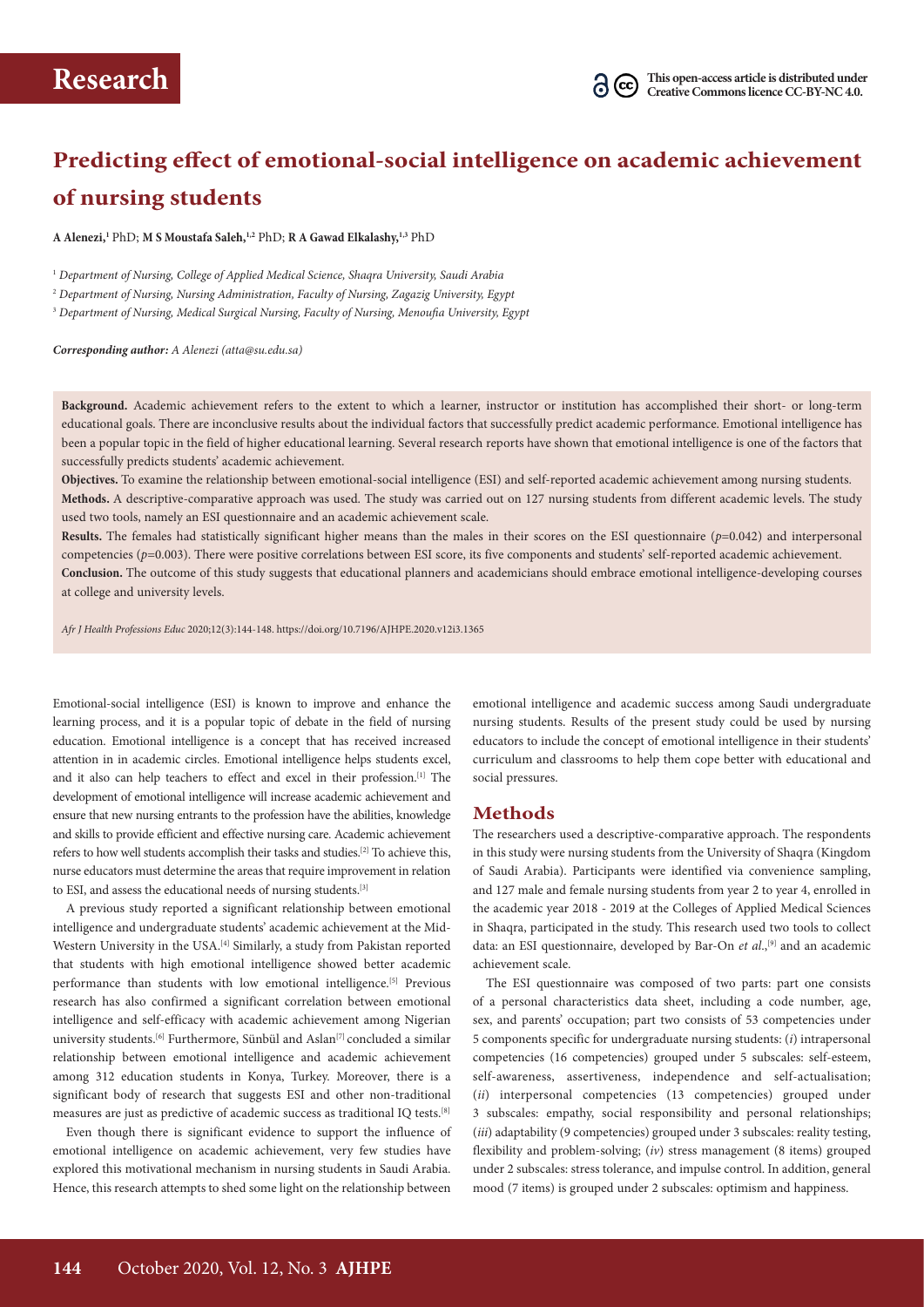# **Research**

The instrument uses a 5-point Likert scale, with item response scores ranging from 1 (not true for me) to 5 (true for me). The total score for each student (265) was calculated and converted into a % score, and was categorised into unsatisfactory if the score was <60% and satisfactory if the score was  $\geq$ 60%. The researchers tested the reliability of the questionnaire and found that this questionnaire had high internal consistency (Cronbach's α coefficients were 0.980, 0.850, 0.880, 0.840 and 0.870 for intrapersonal competencies, interpersonal competencies, adaptability, stress management and general mood, in that order).

In terms of determining the academic achievement of the students, a tool was constructed and developed by researchers based on the review of literature, as per Zimmerman and Schunk.[10] Students indicated their level of agreement using the scale  $0 = \text{very little efficacy}, 1 = \text{little}, 2 = \text{moderate},$  $3 = a$  lot and  $4 =$  quite a lot. This scale consisted of 45 self-report statements to capture respondents' views of their academic achievement. The tool was divided into five main categories as: academic performance; extracurricular activities; student's interaction; student's behaviour; and student's attendance. Each category has nine statements, and the scores for each category were summed to give a total score and categorised into lower academic achievement (0 - <60), moderate academic achievement (60 - <120) and higher academic achievement (120 - 180).

The higher score means the greater the student's academic achievement. A high internal consistency was observed by the researchers, through tested Cronbach α coefficients to measure the reliability of the tool in this study guided by Sun *et al*. [11] and Tavatol and Dennis.[12] The reliability of five main categories of academic achievement mentioned before (0.935, 0.860, 0.860, 0.935, 0.900) correspond.

A pilot study with 11 randomly selected nursing students (10% of the study sample) was performed to ensure applicability, clarity and feasibility of the instruments. The students took around 15 - 20 minutes to complete the questionnaire. No modifications were made, and the results of the pilot study were included in the study results.

Ethical approval (ref. no. E1032) was given by the Deanship of Scientific Research, Shaqra University (Saudi Arabia). The study was conducted at the College of Applied Medical Sciences in Shaqra. The students' participation in the study was voluntary and all participants were assured that their marks would not be affected if they did not participate in the study, and that they could withdraw from the study at any time.

#### **Statistical design**

The data collected were computerised, revised, categorised, tabulated, analysed and presented in descriptive and associated statistical form using Statistical Package for Social Sciences version 20 (IBM Corp., USA). The data were tested by numerical data expressed as mean (standard deviation (SD)). Qualitative data were expressed as frequency and percentage. Difference between quantitative variables was tested by using the independent *t*-test and one-way analysis of variance test. The correlations between different numerical variables were tested using Pearson's correlation test. *P*≤0.05 was considered significant, and highly significant at *p*≤0.001.

### **Results**

Table 1 contains demographic traits of the students, and shows that 66.1% of the participants were male, and the mean (SD) age of participants was 20.7 (2.4), with 57.5% >20 years old. The majority (83.5%) reported a high grade point average score. Most of the students' parents were highly educated

(62.2% and 54.3% of the mothers and fathers of the students, respectively, were university graduates).

Fig. 1 describes categories of ESI among participants: it shows that more than two-thirds of the study sample had a satisfactory level for emotional intelligence (66.9%), as compared with 33.1% who had an unsatisfactory level of emotional intelligence.

Table 2 illustrates that there were significant statistical differences between male and female students regarding their scores on the ESI questionnaire and interpersonal competencies score, in favour of females, with a mean difference of 9.52 and 4.65, respectively, and *p*-values of 0.003 and 0.042, respectively, at a 95% confidence interval.

| Table 1. Sociodemographic characteristics of sample $(N=127)$ |                    |  |  |
|---------------------------------------------------------------|--------------------|--|--|
| Characteristic                                                | $n\left(\%\right)$ |  |  |
| Gender                                                        |                    |  |  |
| Male                                                          | 84 (66.1)          |  |  |
| Female                                                        | 43 (33.9)          |  |  |
| Age, years                                                    |                    |  |  |
| $>20$                                                         | 54 (42.5)          |  |  |
| $20$                                                          | 73(57.5)           |  |  |
| Mean (SD)                                                     | 20.73 (2.42)       |  |  |
| Academic level                                                |                    |  |  |
| Year <sub>2</sub>                                             | 57 (44.9)          |  |  |
| Year 3                                                        | 43 (33.9)          |  |  |
| Year 4                                                        | 27(21.3)           |  |  |
| <b>GPA</b>                                                    |                    |  |  |
| Low                                                           | 12(9.4)            |  |  |
| Average                                                       | 9(7.1)             |  |  |
| High                                                          | 106(83.5)          |  |  |
| Level of mother's education                                   |                    |  |  |
| <b>Illiterate</b>                                             | 3(2.4)             |  |  |
| <b>Basic</b>                                                  | 23(18.1)           |  |  |
| Intermediate                                                  | 22(17.3)           |  |  |
| Higher education                                              | 79 (62.2)          |  |  |
| Level of father's education                                   |                    |  |  |
| <b>Illiterate</b>                                             | 1(8)               |  |  |
| <b>Basic</b>                                                  | 24 (18.9)          |  |  |
| Intermediate                                                  | 33(26)             |  |  |
| Higher education                                              | 69 (54.3)          |  |  |
|                                                               |                    |  |  |

SD = standard deviation; GPA = grade point average.



*Fig. 1. Distribution of emotional-social intelligence levels among study sample.*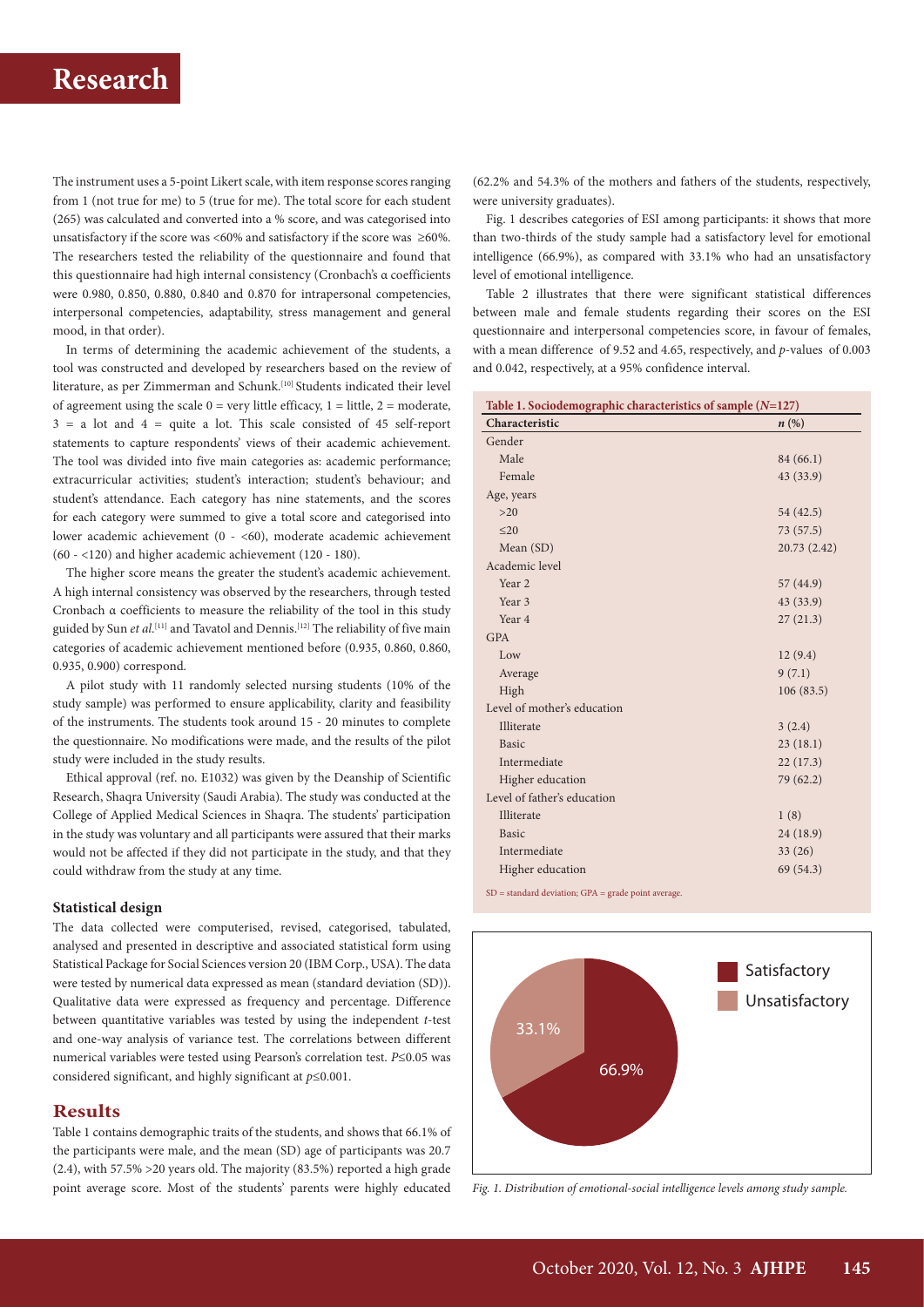# **Research**

Fig. 2 describes levels of academic achievement among the study sample, and demonstrates that it was high in 70% of participants, compared with 8.7% of the participants whose academic achievement was low.

Table 3 explains the difference in academic achievement between male and female students. However, there were no significant differences between the two sexes regarding total mean score of self-reported academic achievement or its dimensions.

Table 4 reveals the results of analysis of variance tests for the relationship between the level of education of students' parents and ESI questionnaire scores, and shows a significant difference between parents' education with regard to ESI score (*p*≤0.05).

Additional results found a low degree of positive correlation between age and ESI score (*p*=0.012 and *r*=0.223).

Table 5 shows that there is an association between ESI score and academic achievement score. Also, all ESI questionnaire dimensions (intrapersonal and interpersonal competencies, adaptability, stress management and general mood) separately correlated positively with academic achievement score.



*Fig. 2. Academic achievement levels among study sample.*

#### **Table 4. The relationship between level of education of students' parents and ESI questionnaire score**

|                             |                | <b>ANOVA</b> |             |
|-----------------------------|----------------|--------------|-------------|
| <b>Variables</b>            | Mean $(SD)$    | F-value      | $p$ -value* |
| Mother's educational levels |                |              |             |
| <b>Illiterate</b>           | 227.56 (11.33) | 9.40         | 0.004       |
| <b>Basic</b>                | 232 (15.12)    |              |             |
| Intermediate                | 231.77 (13.91) |              |             |
| Higher education            | 247.33 (12.23) |              |             |
| Father's educational levels |                |              |             |
| Illiterate                  | 239.48 (14.37) | 12.5.        | 0.001       |
| <b>Basic</b>                | 242.62 (17.52) |              |             |
| Intermediate                | 240.12 (16.35) |              |             |
| Higher education            | 254.46 (15.21) |              |             |

\**p*≤0.05. ESI = emotional-social intelligence; SD = standard deviation; ANOVA = analysis of variance.

**Table 5. Correlation coefficient between the ESI score, its dimensions and academic achievement score (***N***=127)**

| <b>Variables</b>                                                                                                                | $p$ -value* | $r$ -value <sup>*</sup> |
|---------------------------------------------------------------------------------------------------------------------------------|-------------|-------------------------|
| ESI and academic achievement scores                                                                                             | 0.00        | 0.446                   |
| Intrapersonal competencies and academic                                                                                         | 0.00        | 0.440                   |
| achievement scores                                                                                                              |             |                         |
| Intrapersonal competencies and academic                                                                                         | 0.00        | 0.379                   |
| achievement scores                                                                                                              |             |                         |
| Adaptability and academic achievement scores                                                                                    | 0.00        | 0.385                   |
| Stress management and academic achievement                                                                                      | 0.007       | 0.236                   |
| scores                                                                                                                          |             |                         |
| General mood score and academic achievement                                                                                     | 0.00        | 0.407                   |
| scores                                                                                                                          |             |                         |
| * $p$ ≤0.01.<br>the contract of the contract of the contract of the contract of the contract of the contract of the contract of |             |                         |

ESI = emotional-social intelligence.

| Table 2. Difference in mean score of ESI questionnaire between male and female students $(N=127)$            |                 |                   |                 |        |             |
|--------------------------------------------------------------------------------------------------------------|-----------------|-------------------|-----------------|--------|-------------|
| <b>Variables</b>                                                                                             | Male, mean (SD) | Female, mean (SD) | Mean difference | t-test | $p$ -value* |
| Mean score of intrapersonal competencies                                                                     | 68.88(9.16)     | 70.63 (5.77)      | 1.75            | 1.31   | 0.19        |
| Mean score of interpersonal competencies                                                                     | 54.17 (8.32)    | 58.82 (7.58)      | 4.65            | 3.017  | $0.003*$    |
| Mean score adaptability                                                                                      | 36.48(5.62)     | 37.97 (5.98)      | 0.49            | 1.38   | 0.17        |
| Stress management                                                                                            | 43.41 (4.94)    | 44.30(8.01)       | 0.89            | 0.66   | 0.51        |
| General mood                                                                                                 | 30.30 (4.07)    | 31.06(3.51)       | 0.76            | 1.092  | 0.28        |
| Mean score of ESI questionnaire                                                                              | 233.27 (27.07)  | 242.79 (24.08)    | 9.52            | 1.397  | $0.04*$     |
| *p≤0.05; 95% confidence interval.<br>$\hat{ES}I$ = emotional-social intelligence; $SD$ = standard deviation. |                 |                   |                 |        |             |

### **Table 3. Mean score of subscale and total academic achievement scale by sex (***N***=127)**

| <b>Items</b>                          | Male, mean (SD) | Female, mean (SD) | Mean difference | t-test | $p$ -value* |
|---------------------------------------|-----------------|-------------------|-----------------|--------|-------------|
| Academic performance                  | 36.38(6.88)     | 34.51 (6.57)      | 1.87            | 0.81   | 0.60        |
| Extracurricular activities            | 39.13 (4.87)    | 39.76 (7.39)      | 0.63            | 0.76   | 0.45        |
| Student interaction                   | 37.21 (6.64)    | 38.22 (8.49)      | 1.01            | 0.92   | 0.12        |
| Student behavior                      | 27.59 (6.97)    | 26.83(6.40)       | 0.76            | 0.63   | 0.20        |
| Student attendance                    | 25.63(7.10)     | 25.95(6.04)       | 0.32            | 0.91   | 0.78        |
| Total academic achievement mean score | 165.94 (19.90)  | 165.27 (27.67)    | 1.79            | 0.84   | 0.46        |
|                                       |                 |                   |                 |        |             |

*\*p*≤0.05. SD = standard deviation.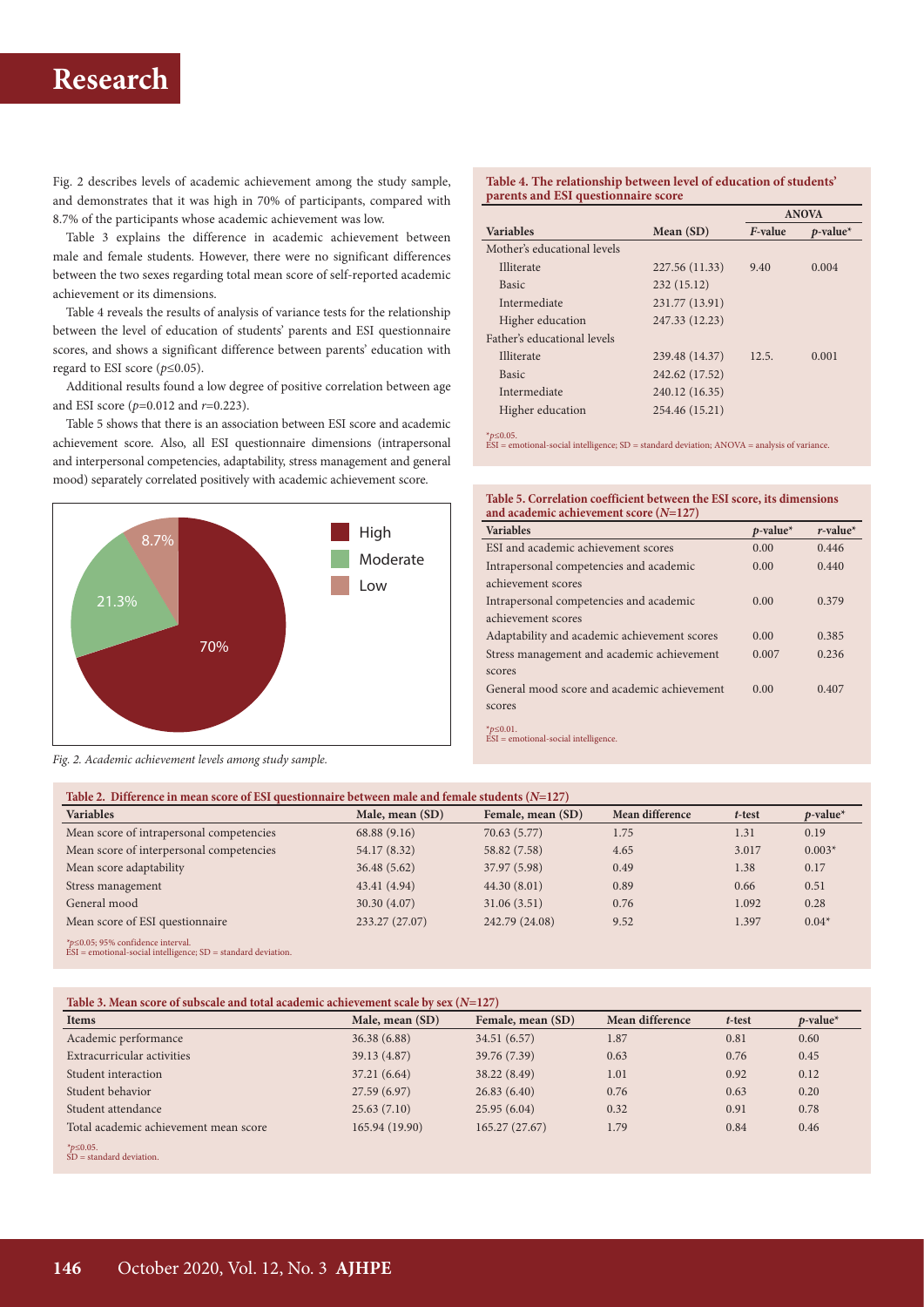## **Discussion**

It is believed that the application of the ESI concept in nursing education programmes helps students to deal with pressures related to their studies, and also improves their communication skills.**[**13**]** Earlier studies have indicated an association between ESI and academic achievement. The aim of the present study was to examine the association between emotional intelligence and academic achievement in undergraduate nursing students at the College of Applied Medical Sciences, Saudi Arabia. The results identified an association between ESI and the demographic characteristics of participants, and recognised a correlation between academic achievement and level of ESI.

About two-thirds of the study sample were male, the mean age of the participants was 20.73 years, with most aged >20 years, and the majority of participants' parents had obtained higher education.

The demographic characteristics of participants in this study were different from those in earlier studies among nursing students. Jacob and Pavithran<sup>[14]</sup> and Fallahzadeh<sup>[15]</sup> studied the impact of ESI in nursing students, the majority of whom were female. The age of participating nursing students in our study was similar to that reported by Sinha *et al*. [16] and Moawed *et al.*<sup>[17]</sup> With respect to parents' education, the data in the present study were similar to those in a study by Moawed *et al.*,<sup>[17]</sup> who carried out a comparative study of emotional intelligence skills of nursing students in Riyadh (Saudi Arabia) and Tanta (Egypt), and showed that most of the students' parents in Riyadh had high education levels.

The current study revealed that more than two-thirds of participants were of satisfactory ESI level (>60% of the total score). This may be due to the presence of more extracurricular activities and summer courses, which enhance and refresh abilities that help students improve their ESI. This emotional intelligence level may also be due to increased attention given to the affective and emotional domains during the teaching process. This result was similar to that reported by Manjusha *et al*. 18] on emotional intelligence and academic performance among nursing students, where 68.3% of assessed students had a satisfactory emotional intelligence level. The results are also in line with Sinha *et al.*,<sup>[20]</sup> who reported that 61% of assessed students had normal and high emotional intelligence (46% had normal levels and 15% had high levels).

The mean total ESI scores of male and female participants were 233.27 and 242.79, respectively, and this difference between male and female participants was statistically significant (*p*<0.042). The interpersonal competencies score was significantly higher in female students (*p*=0.003).

Earlier studies comparing ESI scores in male and female students reveal varying results. Fallahzadeh<sup>[15]</sup> reported no statistically significant difference in total ESI scores between male and female students. Further, he reported that there was no significant difference between male and female students in the mean of all dimensions of ESI (*p*>0.05) except for the difference in mean score of adaptability scale. The findings of this study were supported by Saddki *et al*.<sup>[19]</sup> and Acebes-Sánchez,<sup>[20]</sup> who reported that females had a significantly higher emotional intelligence score than males.

About two-thirds of the participants had a high level of self-reported academic achievement in the present study. This is possibly because most participants had a satisfactory emotional intelligence level. Our results support an earlier report by Manjusha *et al*. [18] in which 69% of nursing students had good and very good levels of emotional intelligence and academic performance.

Regarding academic achievement and sex, results of this study showed that there was no significant correlation between the two, which supports the findings of earlier studies. Blackman *et al*.<sup>[21]</sup> and Ugoji<sup>[22]</sup> showed that there was no significant correlation between sex and academic achievement of students. Wan Chik *et al*. [23] indicated that male students have lower academic performance than female students, as measured by grade point average. This may have been due to a difference in the percentage of male and female participants in their study.

The Pearson correlation test presented a positive correlation between the age of participants and the total score in ESI. The findings are in line with Carstensen *et al.*,<sup>[24]</sup> Snowden,<sup>[25]</sup> Suleman *et al.*,<sup>[26]</sup> Nagar<sup>[27]</sup> and Hamouda and Al Nagshabandi,<sup>[28]</sup> who reported the presence of a significant positive relationship between age and ESI. This may be due to the fact that older adults are more skilled at regulating their emotions than younger adults, and that particular aspects of emotional intelligence may increase with age.

The education of participants' parents significantly affected participant's ESI scores, with high scores among participants whose parents had a high educational level. The result was similar to Haraluretal<sup>[29]</sup> and Pant and Singh,<sup>[30]</sup> who reported significant statistical differences in ESI scores based upon parents' education levels.

Our study revealed a positive correlation between emotional intelligence and academic achievement. Several studies support this result. Manjusha et al.<sup>[18]</sup> and Kouchakzadeh et al.<sup>[31]</sup> also support a significant positive relationship between academic performance and emotional intelligence of nursing students. Similarly, Kumar *et al*.<sup>[32]</sup> and Suleman *et al*.<sup>[26]</sup> confirmed the strong positive relationship between emotional intelligence and academic success. The results of our study are also supported by a comprehensive quantitative review by Ranjbar et al.<sup>[33]</sup> for all published studies on emotional intelligence and academic achievement in Iranian students, and a systemic review by Hanafi and Noor.<sup>[34]</sup> ESI can be considered as a predictor for academic achievement level, as students with low emotional intelligence may have low concentration and show aggression in their relations and in dealing with their peers. They may also struggle to communicate their feelings to their colleagues. In contrast, students with higher levels of emotional intelligence are able to manage themselves better and communicate more effectively with their peers and teachers. This can assist them to improve self-motivation and effective communication skills, and help students become more confident learners.

The findings of our study contradict earlier reports by Shah et al.<sup>[35]</sup> and Gilani *et al.*<sup>[36]</sup> that show that academic achievement and ESI are negatively correlated. Our results are also different from those reported by Zirak and Ahmadian,<sup>[37]</sup> which suggest an absence of a significant relationship between total emotional intelligence and academic achievement.

Our study results also indicated the presence of positive correlations between the five dimensions of the ESI questionnaire, including intrapersonal and interpersonal competencies, adaptability, stress management and general mood (*r* values 0.440, 0.379, 0.385, 0.236 and 0.407, respectively). Our results are supported by Oyewunmi *et al*. [38]

### **Conclusion**

Our results indicate an association between emotional intelligence and the academic achievement of nursing students. Nursing educators should create ESI-developing courses that can be taught by experts in the field at college and university level, and workshops on strategies to boost the ESI